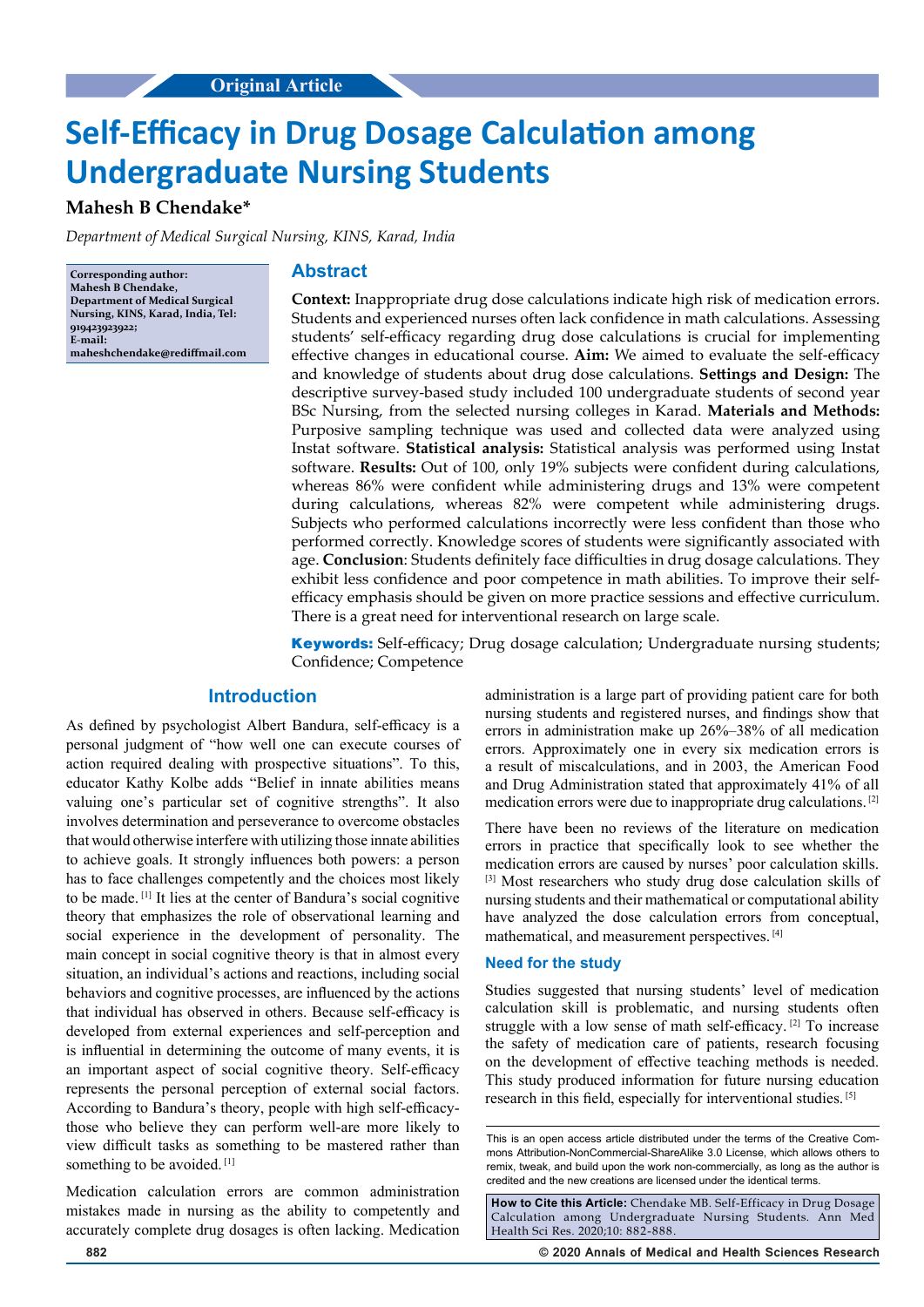Nursing programs play a remarkable role in strategizing constructive approaches to ensure that their students are able to accurately conceptualize and confidently perform drug dosage calculations; this is highly crucial because main aim of nursing programs is to graduate nurses who are confident and competent in a variety of skill sets, including medication calculation. This is essential as nursing students are the future workforce of the nursing profession and must be able to demonstrate competence in every aspect of their practice. <sup>[2]</sup> Herein, we attempted to evaluate self-efficacy of undergraduate nursing students in a given setting.

#### **Problem statement**

A study to evaluate self-efficacy of undergraduate nursing students in drug dosage calculations.

## **Objectives of the study**

- To find out knowledge about drug calculation of undergraduate students of selected nursing college at Karad.
- To observe practices about drug calculation and administration conducted by the students.
- To find out association between knowledge score and selected socio-demographic variables among the students.

## **Subjects and Methods**

The present study is based on a descriptive survey design and was conducted in a tertiary care hospital and nursing college in Karad. The study included a total of 100 undergraduate students from selected colleges at Karad. Purposive sampling technique was used for sample selection.

The study included only those undergraduate students studying in the 2nd year of Basic BSc Nursing at selected colleges at Karad, willing to participate in the study, and present during data collection period. Those not willing to participate were excluded from the study. The students were not allowed to use the calculators.

Data were collected using close-ended questionnaire and observational check list.

A structured questionnaire was prepared by investigator to be used as an instrument in the study. The instrument comprised three parts:

**Section I** consisted of socio-demographic variables of the sample. The following socio-demographic variables were considered: name, age, sex, education, religion, residence, grades received in Math in the first year, parents' educational background and occupation, and the student's marital status. It was assumed that the knowledge of samples was driven by the following variables.

**Section II** consisted of multiple questions based on knowledge and arithmetic skills in calculating drug dosage using various formulas. The following formula was used for the calculation; dose to be administered/stock strength=no. of tablets.

**Section III** consisted of observational check list in drug dosage

calculation while administering the drugs. The checklist included factors such as identifying patients and drugs correctly, confirming doses according to the advice by doctors and senior staff, calculating drug dose correctly using appropriate formula, diluting the drugs and preparing appropriate dose whenever necessary, evaluating confidence and competence in drug dose calculation, and recording/reporting correctly.

All the data were collected by the investigator. Prior to the data collection, the study was approved by the institutional ethics committee. A letter from chairman of institutional ethics committee KIMSDU Karad was obtained after presentation and approval. The researcher obtained permission from the present institution to conduct the research study. Written consent was obtained from the subjects before the data collection. The subjects confirmed to keep the data confidential.

#### **Statistical analysis**

All the data were computed, and the answers were coded in a Microsoft Excel spread sheet. The data were analyzed by various tools in the Microsoft excel; statistical analysis was performed using Instat software.

#### **Operational definitions**

**Assess:** In this study, it refers the statistical measures of identifying the outcome.

**Knowledge:** It refers to the response of college students to the questionnaire regarding drug dosage calculation.

**Competency:** This refers the ability to do something well.

**Confidence:** This refers to the quality of being certain of your abilities or of having trust in people, plans, or the future.

## **Results**

Out of the 100 subjects, 22% were males and 78% were females. Of all, 4% were 18 years old; 58%, 19 years old; 31%, 20 years old; 6%, 21 years old; and 1%, 22 years old. All the subjects (100%) had opted for Science in their 12th standard. Out of these 100 subjects, 59% and 41% belonged to rural and urban areas, respectively, as their permanent residence. 50% of the sample population were Hindu; 48%, Christian, and 2% Muslim.

In terms of math in 12th Science, 38% did not have math as a subject. Out of the 62 subjects, 5%, 7%, 26%, 19%, 1%, 2%, and 2% had grades A, A+, B, B+, C, C+, and D, respectively.

**Section I:** Tables 1 and 2 represent classification of the subjects based on their parents' educational background and occupation.

**Section II:** Table 3 represents the data analyzed for evaluation of the subjects' knowledge related to drug dosage calculation.

Two-tailed P-value was <0.001, which was considered statistically significant. Table 4 represents classification of the subjects based on their knowledge related to drug dosage calculation.

**Section III:** In terms of the observation check list, 100% subjects correctly identified patients. With an exception of one subject, 99% correctly identified the drugs. Of all, 86% confirmed the doses with doctors and senior staff, whereas 14% did not; 18%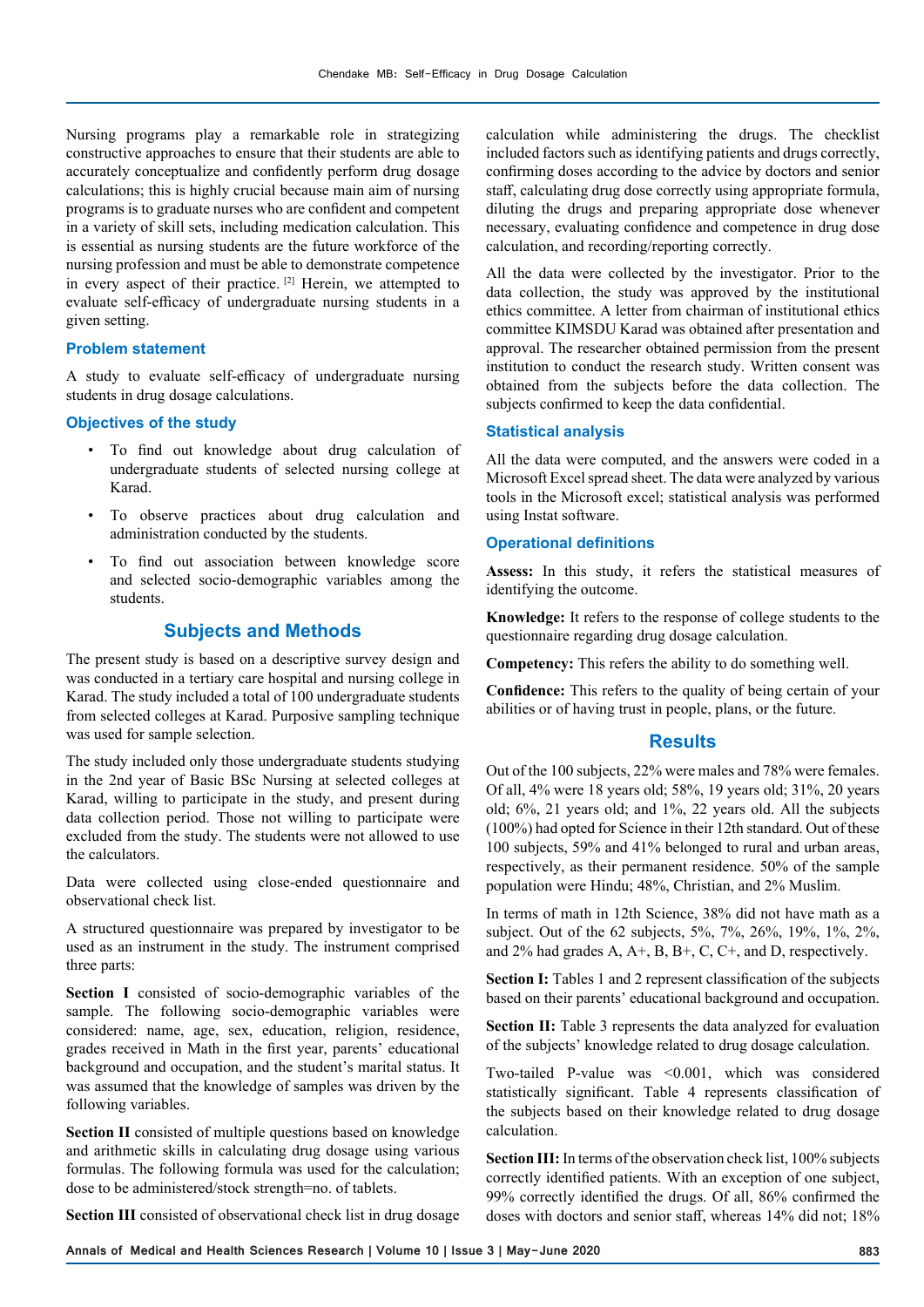| Table 1: Classification of the subjects according to patients' educational background. |                          |                |  |  |  |  |
|----------------------------------------------------------------------------------------|--------------------------|----------------|--|--|--|--|
| <b>Educational background</b>                                                          | <b>Mothers</b>           | <b>Fathers</b> |  |  |  |  |
| No formal education                                                                    | 1%                       | 2%             |  |  |  |  |
| Primary education                                                                      | 10%                      | 3%             |  |  |  |  |
| Secondary education                                                                    | 32%                      | 36%            |  |  |  |  |
| Higher secondary education                                                             | 35%                      | 38%            |  |  |  |  |
| Graduation                                                                             | 22%                      | 18%            |  |  |  |  |
| Post-graduation                                                                        | $\overline{\phantom{0}}$ | 2%             |  |  |  |  |
| Not answered                                                                           | $\overline{\phantom{0}}$ | 1%             |  |  |  |  |

| Table 2: Classification of the subjects according to their parents' occupation. |            |  |  |  |  |
|---------------------------------------------------------------------------------|------------|--|--|--|--|
| <b>Father's occupation</b>                                                      | Percentage |  |  |  |  |
| Army                                                                            | 2%         |  |  |  |  |
| army Ex serviceman                                                              | 1%         |  |  |  |  |
| Attendant                                                                       | 1%         |  |  |  |  |
| <b>Bank officer</b>                                                             | 1%         |  |  |  |  |
| <b>Business</b>                                                                 | 7%         |  |  |  |  |
| Carpenter                                                                       | 1%         |  |  |  |  |
| Chef                                                                            | $1\%$      |  |  |  |  |
| Civil engineer                                                                  | 1%         |  |  |  |  |
| Contractor                                                                      | 2%         |  |  |  |  |
| <b>Driver</b>                                                                   | $8\%$      |  |  |  |  |
| Electrician                                                                     | $3%$       |  |  |  |  |
| Expired                                                                         | 10%        |  |  |  |  |
| Farmer                                                                          | 37%        |  |  |  |  |
| Government service                                                              | 2%         |  |  |  |  |
| manager                                                                         | 1%         |  |  |  |  |
| mason                                                                           | 1%         |  |  |  |  |
| mechanic                                                                        | 1%         |  |  |  |  |
| MRF employee                                                                    | 1%         |  |  |  |  |
| not working(paralyzed)                                                          | 1%         |  |  |  |  |
| PA to manager in private                                                        | $1\%$      |  |  |  |  |
| Painter                                                                         | $3%$       |  |  |  |  |
| Photographer                                                                    | $1\%$      |  |  |  |  |
| postman                                                                         | 1%         |  |  |  |  |
| sealing work                                                                    | 1%         |  |  |  |  |
| single parent (mother)                                                          | $1\%$      |  |  |  |  |
| store keeper hospital Saudi Arabia                                              | 1%         |  |  |  |  |
| supervisor                                                                      | 2%         |  |  |  |  |
| Tailor                                                                          | $1\%$      |  |  |  |  |
| Clark                                                                           | $1\%$      |  |  |  |  |
| welder                                                                          | 5%         |  |  |  |  |
| Mother' occupation                                                              | Percentage |  |  |  |  |
| <b>Business</b>                                                                 | 1%         |  |  |  |  |
| CDAC admin                                                                      | 1%         |  |  |  |  |
| DTP work                                                                        | 1%         |  |  |  |  |
| Expired                                                                         | 2%         |  |  |  |  |
| House wife                                                                      | 88%        |  |  |  |  |
| Lab technician                                                                  | 1%         |  |  |  |  |
| Nurse                                                                           | 3%         |  |  |  |  |
| Primary teacher                                                                 | 1%         |  |  |  |  |
| Sales woman                                                                     | $1\%$      |  |  |  |  |
| service/canteen                                                                 | 1%         |  |  |  |  |
| $N = 400$                                                                       |            |  |  |  |  |

 $N = 100$ 

correctly calculated drug dosage using appropriate formulas, whereas 82% could not correctly calculate. Moreover, 61% subjects could correctly dilute the drugs and prepare appropriate dose whenever necessary, whereas 39% could not.

and 81% were not; while administering a drug dose, 86% were confident and 14% were not. While calculating a drug dose, 13% were competent and 87% were not; while administering a drug dose, 82% were competent and 18% were not. All the subjects (100%) correctly recorded/reported the data.

While calculating a drug dose, 19% subjects were confident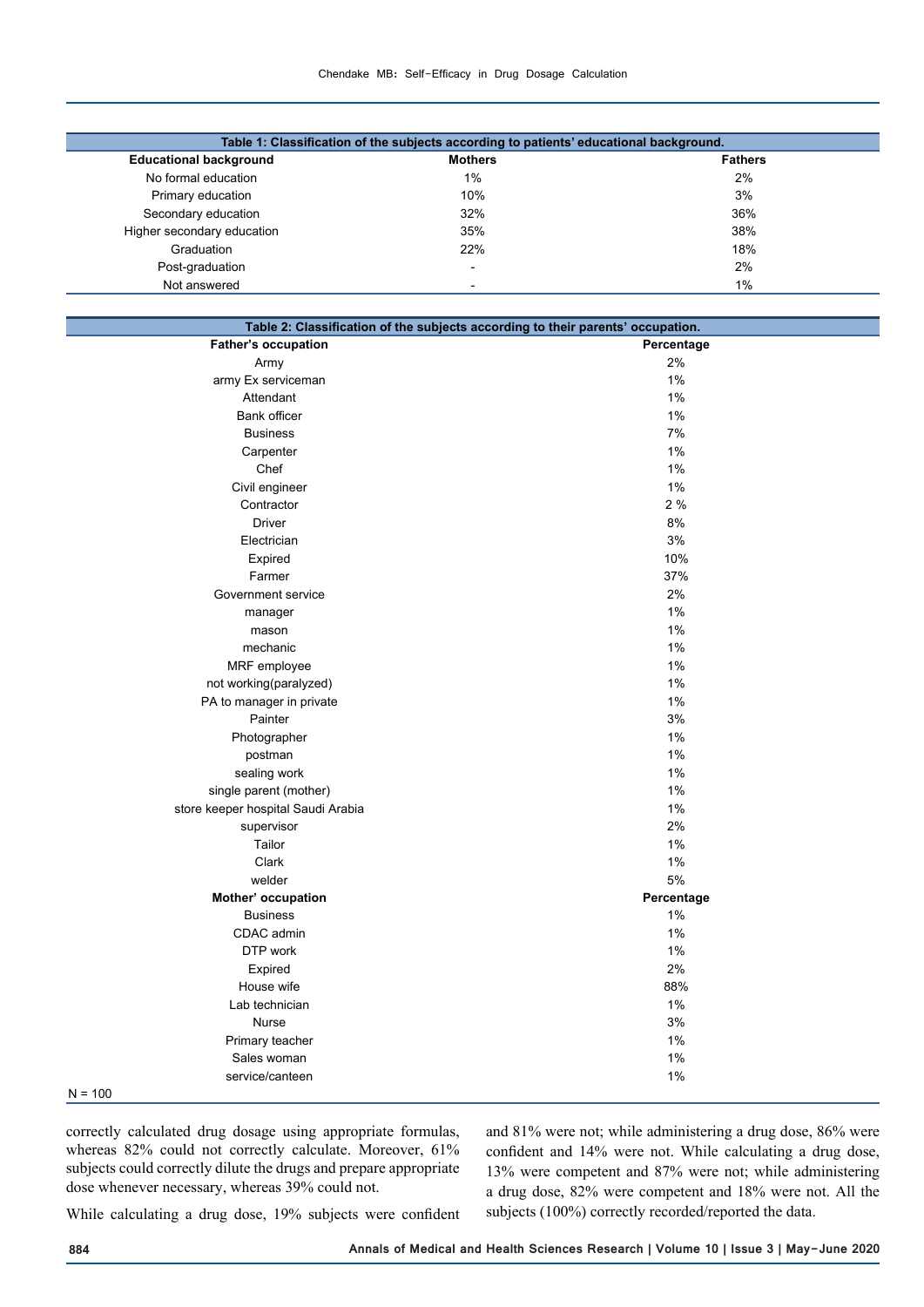#### Chendake MB: Self-Efficacy in Drug Dosage Calculation

| Table 3: Statistical data analysis. |                  |  |  |  |  |
|-------------------------------------|------------------|--|--|--|--|
| Mean $\pm$ SD                       | $2.02 \pm 1.792$ |  |  |  |  |
| Standard error of the mean          | 0.1792           |  |  |  |  |
| Lower 95% CL                        | 1.664            |  |  |  |  |
| Upper 95% CL                        | 2.376            |  |  |  |  |
| Minimum                             | 0 <sub>0</sub>   |  |  |  |  |
| Median                              | 0 <sub>2</sub>   |  |  |  |  |
| Maximum                             | 04               |  |  |  |  |
|                                     |                  |  |  |  |  |

| Table 4: Classification of the subjects according to their knowledge. |                                                                               |     |     |  |  |  |  |
|-----------------------------------------------------------------------|-------------------------------------------------------------------------------|-----|-----|--|--|--|--|
| S. No                                                                 | <b>Items</b><br><b>Frequency percentage</b>                                   |     |     |  |  |  |  |
|                                                                       |                                                                               | Yes | No  |  |  |  |  |
|                                                                       | Describe various formulas used to calculate drug dosage before administration | 60% | 40% |  |  |  |  |
| 2                                                                     | Dose to be given/ stock strength $=$ No of tablets                            | 58% | 42% |  |  |  |  |
| 3                                                                     | Drip rate (Drops /Min) = volume (ML) X drops per ML/ Time (hour) X60          | 42% | 58% |  |  |  |  |
| 4                                                                     | Calculating Mixtures and solutions=Desire dose /stock strength X stock volume | 42% | 58% |  |  |  |  |

I

"Yes" represents the subjects who responded correctly; whereas "No" represents the subjects who responded incorrectly. Moreover, out of the 100 subjects, 60% correctly used the formulas, whereas 40% could not. Also, 40% of the subjects gave no correct answers, whereas 15, 6%, and 38% gave two, three, and four correct answers, respectively.

| Table 5: Classification of the subjects based on the association between socio-demographic variables and knowledge score. |                                                                |                 |                                                                   |   |                         |              |  |  |  |
|---------------------------------------------------------------------------------------------------------------------------|----------------------------------------------------------------|-----------------|-------------------------------------------------------------------|---|-------------------------|--------------|--|--|--|
| Age                                                                                                                       |                                                                | Knowledge score |                                                                   |   |                         |              |  |  |  |
|                                                                                                                           | 0                                                              | 1               | 2                                                                 | 3 | 4                       | <b>Total</b> |  |  |  |
| 18                                                                                                                        | $\mathbf{1}$                                                   | 0               | 3                                                                 | 0 | 0                       | 4            |  |  |  |
| 19                                                                                                                        | 21                                                             | 0               | 10                                                                | 4 | 23                      | 58           |  |  |  |
| 20                                                                                                                        | 15                                                             | 0               | 3                                                                 | 1 | 12                      | 31           |  |  |  |
| 21                                                                                                                        | $\overline{2}$                                                 | 0               | $\mathbf 0$                                                       | 1 | 3                       | 06           |  |  |  |
| 22                                                                                                                        | $\mathbf{1}$                                                   | 0               | 0                                                                 | 0 | 0                       | 1            |  |  |  |
| Total                                                                                                                     | 40                                                             | $\mathbf 0$     | 16                                                                | 6 | 38                      | 100          |  |  |  |
|                                                                                                                           | Chi score 79.164, P value is < 0.0001 significantly associated |                 |                                                                   |   |                         |              |  |  |  |
| Sex                                                                                                                       |                                                                |                 | Knowledge score                                                   |   |                         |              |  |  |  |
|                                                                                                                           | 0                                                              | $\mathbf{1}$    | 2                                                                 | 3 | 4                       | Total        |  |  |  |
| Male                                                                                                                      | $\overline{7}$                                                 | 0               | 3                                                                 | 1 | 11                      | 22           |  |  |  |
| Female                                                                                                                    | 33                                                             | 0               | 13                                                                | 5 | 27                      | 78           |  |  |  |
| Total                                                                                                                     | 40                                                             | 0               | 16                                                                | 6 | 38                      | 100          |  |  |  |
|                                                                                                                           |                                                                |                 | Chi score 2.360, P value is < 0.8838 not significantly associated |   |                         |              |  |  |  |
| Religion                                                                                                                  |                                                                |                 | Knowledge score                                                   |   |                         |              |  |  |  |
|                                                                                                                           | 0                                                              | 1               | 2                                                                 | 3 | $\overline{\mathbf{4}}$ | Total        |  |  |  |
| Hindu                                                                                                                     | 20                                                             | 0               | 6                                                                 | 2 | 22                      | 50           |  |  |  |
| Christian                                                                                                                 | 20                                                             | 0               | 10                                                                | 4 | 14                      | 48           |  |  |  |
| Muslim                                                                                                                    | 0                                                              | 0               | 0                                                                 | 0 | 02                      | 02           |  |  |  |
| Total                                                                                                                     | 40                                                             | 0               | 16                                                                | 6 | 38                      | 100          |  |  |  |
|                                                                                                                           |                                                                |                 | Chi score 2.614, P value is < 0.4550 not significantly associated |   |                         |              |  |  |  |
| Residence                                                                                                                 |                                                                |                 | Knowledge score                                                   |   |                         |              |  |  |  |
|                                                                                                                           | 0                                                              | 1               | $\overline{2}$                                                    | 3 | 4                       | Total        |  |  |  |
| Rural                                                                                                                     | 25                                                             | 0               | 9                                                                 | 1 | 24                      | 59           |  |  |  |
| Urban                                                                                                                     | 15                                                             | 0               | 7                                                                 | 5 | 14                      | 41           |  |  |  |
| Total                                                                                                                     | 40                                                             | 0               | 16                                                                | 6 | 38                      | 100          |  |  |  |
|                                                                                                                           |                                                                |                 | Chi score 2.143, P value is < 0.7095 not significantly associated |   |                         |              |  |  |  |
| Math Grade                                                                                                                | Knowledge score                                                |                 |                                                                   |   |                         |              |  |  |  |
|                                                                                                                           | 0                                                              | 1               | 2                                                                 | 3 | 4                       | Total        |  |  |  |
| Α                                                                                                                         | 4                                                              | 0               | 0                                                                 | 0 | 3                       | 7            |  |  |  |
| $A+$                                                                                                                      | $\overline{2}$                                                 | 0               | $\overline{c}$                                                    | 0 | 1                       | 5            |  |  |  |
| В                                                                                                                         | 9                                                              | 0               | $\overline{c}$                                                    | 2 | 6                       | 19           |  |  |  |
| B+                                                                                                                        | 12                                                             | 0               | 4                                                                 | 2 | 8                       | 26           |  |  |  |
| $\mathsf C$                                                                                                               | $\overline{2}$                                                 | 0               | 0                                                                 | 0 | 0                       | 2            |  |  |  |
| $C+$                                                                                                                      | 1                                                              | 0               | $\Omega$                                                          | 0 | 0                       | $\mathbf{1}$ |  |  |  |
| D                                                                                                                         | 1                                                              | 0               | 0                                                                 | 0 | $\mathbf{1}$            | 2            |  |  |  |
| No Math                                                                                                                   | 9                                                              | 0               | 8                                                                 | 2 | 19                      | 38           |  |  |  |
|                                                                                                                           | 40                                                             | 0               | 16                                                                | 6 | 38                      | 100          |  |  |  |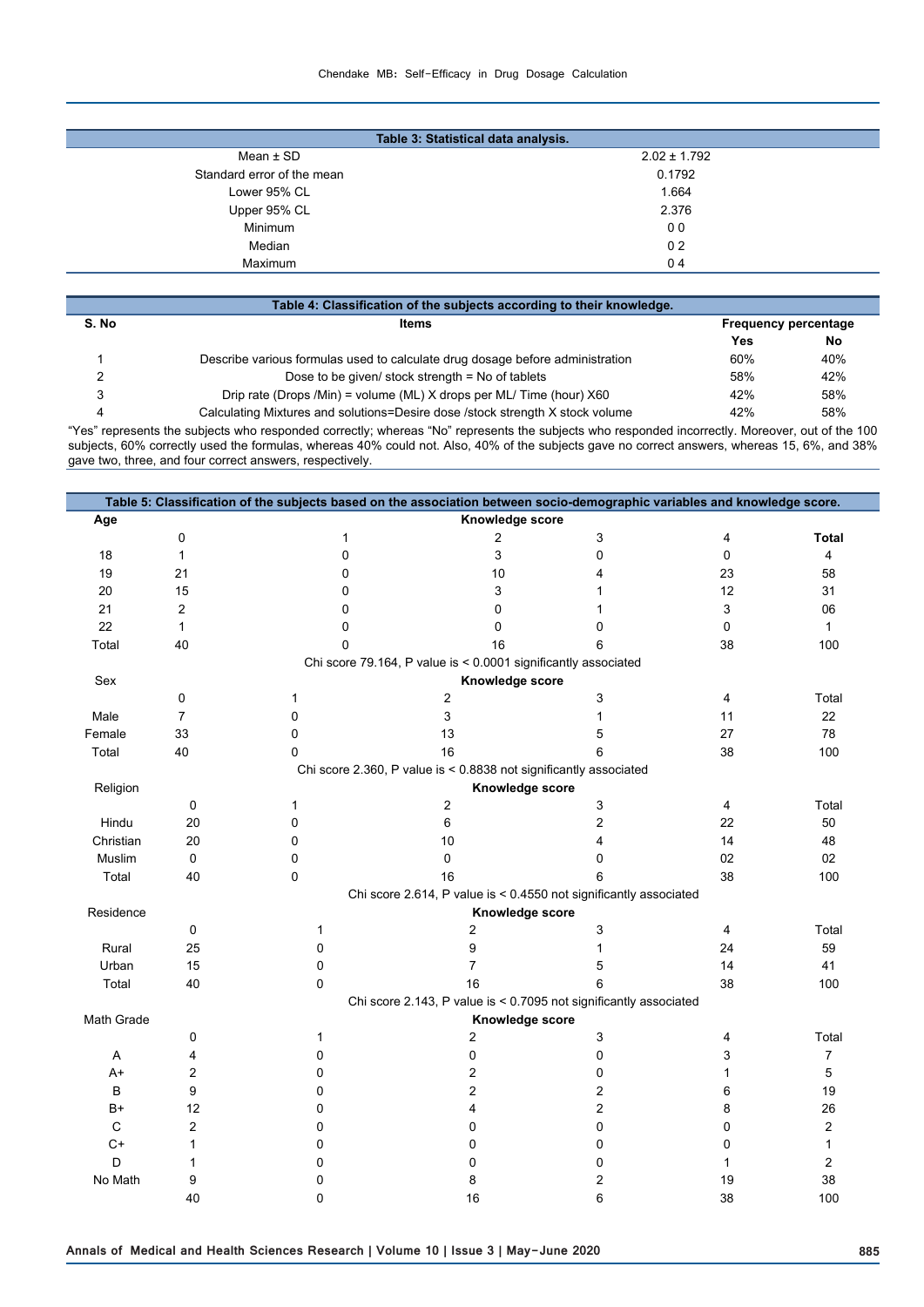|                                                                  |                |                     | Chi score 5.874 P value is < 0.4375 not significantly associated  |                               |   |                |                |                |                |  |
|------------------------------------------------------------------|----------------|---------------------|-------------------------------------------------------------------|-------------------------------|---|----------------|----------------|----------------|----------------|--|
| Mother                                                           |                |                     |                                                                   | Parent's education background |   |                |                |                |                |  |
|                                                                  | 0              | $\mathbf{1}$        |                                                                   | 2                             | 3 |                | 4              |                | Total          |  |
| No formal<br>education                                           | 1              | $\mathbf 0$         |                                                                   | $\mathbf 0$                   | 0 |                | 0              |                | $\mathbf{1}$   |  |
| Primary                                                          | 4              | 0                   |                                                                   | 1                             | 1 |                | $\overline{4}$ |                | 10             |  |
| Secondary                                                        | 13             | $\mathbf{0}$        |                                                                   | 5                             | 1 |                | 13             |                | 32             |  |
| Higher secondary                                                 | 14             | 0                   |                                                                   | 5                             | 1 |                | 15             |                | 35             |  |
| Graduate                                                         | 8              | 0                   |                                                                   | 5                             | 3 |                | 6              |                | 22             |  |
| Post graduate                                                    | 0              | 0                   |                                                                   | $\mathbf 0$                   | 0 |                | $\mathbf 0$    |                | 0              |  |
| Total                                                            | 40             | $\mathbf 0$         |                                                                   | 16                            | 6 |                | 38             |                | 100            |  |
|                                                                  |                |                     | Chi score 3.367 P value is < 0.7615 not significantly associated  |                               |   |                |                |                |                |  |
| Father                                                           |                |                     |                                                                   | Parent's education background |   |                |                |                |                |  |
|                                                                  | 0              | $\mathbf{1}$        |                                                                   | 2                             |   | 3              | $\overline{4}$ |                | Total          |  |
| No formal<br>education                                           | $\overline{2}$ | 0                   |                                                                   | 0                             |   | 0              | 0              |                | $\overline{2}$ |  |
| Primary                                                          | $\mathbf{1}$   | 0                   |                                                                   | 0                             |   | $\mathbf{1}$   | $\mathbf{1}$   |                | 3              |  |
| Secondary                                                        | 20             | $\mathbf 0$         |                                                                   | 4                             |   | $\mathbf{1}$   | 11             |                | 36             |  |
| Higher secondary                                                 | 13             | $\mathbf 0$         |                                                                   | 6                             |   | $\overline{2}$ | 17             |                | 38             |  |
| Graduate                                                         | 4              | $\mathbf 0$         |                                                                   | 6                             |   | $\mathbf{1}$   | $\overline{7}$ |                | 18             |  |
| Post graduate                                                    | 0              | 0                   |                                                                   | 0                             |   | $\mathbf{1}$   | $\mathbf{1}$   |                | 2              |  |
| Not answered                                                     | 0              | 0                   |                                                                   | 0                             |   | 0              | $\mathbf{1}$   |                | $\mathbf{1}$   |  |
| Total                                                            | 40             | $\mathbf 0$         |                                                                   | 16                            |   | 6              | 38             |                | 100            |  |
|                                                                  |                |                     | Chi score 2.280 P value is < 0.6845 not significantly associated  |                               |   |                |                |                |                |  |
| Mother                                                           |                | Parent's occupation |                                                                   |                               |   |                |                |                |                |  |
|                                                                  | 0              | $\mathbf{1}$        |                                                                   | 2                             |   | 3              | 4              |                | Total          |  |
| House wife                                                       | 34             | $\mathbf 0$         |                                                                   | 14                            |   | 6              | 34             |                | 88             |  |
| Private                                                          | 3              | 0                   |                                                                   | 0                             |   | 0              | 3              |                | 6              |  |
| Expired                                                          | $\mathbf{1}$   | $\mathbf 0$         |                                                                   | 0                             |   | 0              | $\mathbf{1}$   |                | 2              |  |
| Nurse                                                            | $\mathbf 1$    | 0                   |                                                                   | $\overline{c}$                |   | 0              | $\mathbf 0$    |                | 3              |  |
| <b>Business</b>                                                  | $\mathbf{1}$   | 0                   |                                                                   | 0                             |   | 0              | $\Omega$       |                | $\mathbf{1}$   |  |
| Total                                                            | 40             | $\mathbf 0$         |                                                                   | 16                            |   | 6              | 38             |                | 100            |  |
|                                                                  |                |                     | Chi score 11.613.280 P value is < 0.0030 significantly associated |                               |   |                |                |                |                |  |
| Father                                                           |                |                     |                                                                   | Parent's occupation           |   |                |                |                |                |  |
|                                                                  | $\mathbf 0$    |                     | 1                                                                 | $\overline{c}$                |   | 3              |                | $\overline{4}$ | Tota           |  |
| Government<br>service                                            | 0              |                     | 0                                                                 | $\mathbf 0$                   |   | $\mathbf{1}$   |                | $\overline{4}$ | 5              |  |
| Farmer                                                           | 14             |                     | 0                                                                 | $\overline{7}$                |   | 0              |                | 16             | 37             |  |
| Expired                                                          | 5              |                     | 0                                                                 | 1                             |   | $\mathbf{1}$   |                | 3              | 10             |  |
| Private sector                                                   | 17             |                     | 0                                                                 | 4                             |   | 3              |                | 11             | 35             |  |
| <b>Business</b>                                                  | 4              |                     | 0                                                                 | 3                             |   | $\mathbf{1}$   |                | 2              | 10             |  |
| Not working                                                      | 0              |                     | 0                                                                 | $\Omega$                      |   | 0              |                | $\mathbf{1}$   | $\mathbf{1}$   |  |
| Working abroad                                                   | 0              |                     | 0                                                                 | $\mathbf{1}$                  |   | 0              |                | $\mathbf 0$    | 1              |  |
| Single parent                                                    | 0              |                     | 0                                                                 | $\mathbf 0$                   |   | 0              |                | $\mathbf{1}$   | $\mathbf{1}$   |  |
|                                                                  | 40             |                     | $\Omega$                                                          | 16                            |   | 6              |                | 38             | 100            |  |
| Chi score 1.583 P value is < 0.4531 Not significantly associated |                |                     |                                                                   |                               |   |                |                |                |                |  |

From Table 5, it is evident that the correlation between knowledge of undergraduate students regarding drug dose calculation and the socio-demographic variable of age is statistically significant. On the other hand, the correlation between Chi-square values of knowledge of the students and other socio-demographic variables in the present study was statistically insignificant. The subjects who could not correctly perform drug dose calculations were more anxious and less confident than those who could.

## **Discussion**

Students' and nurses' low knowledge scores in drug dose calculation is a serious issue that can lead to severe medication errors or ultimately death. The present study emphasizes that self-efficacy, confidence, and competence should be considered as key expertise of students and nurses and must be addressed through effective nursing curriculum and training sessions. With respect to the literature review, the present study suggests that it is highly necessary to understand the reasons of drug dose calculation and medication errors by implementing a standardized reporting approach.<sup>[6]</sup>

Knowledge of students can be improvised by implementing effective teaching methods and practical approaches. This is supported by a study conducted by Deepa who studied effectiveness of planned teaching program with respect to drug dose calculation in a total of 30 students in the fourth year of BSc in Hyderabad. They found out the knowledge of students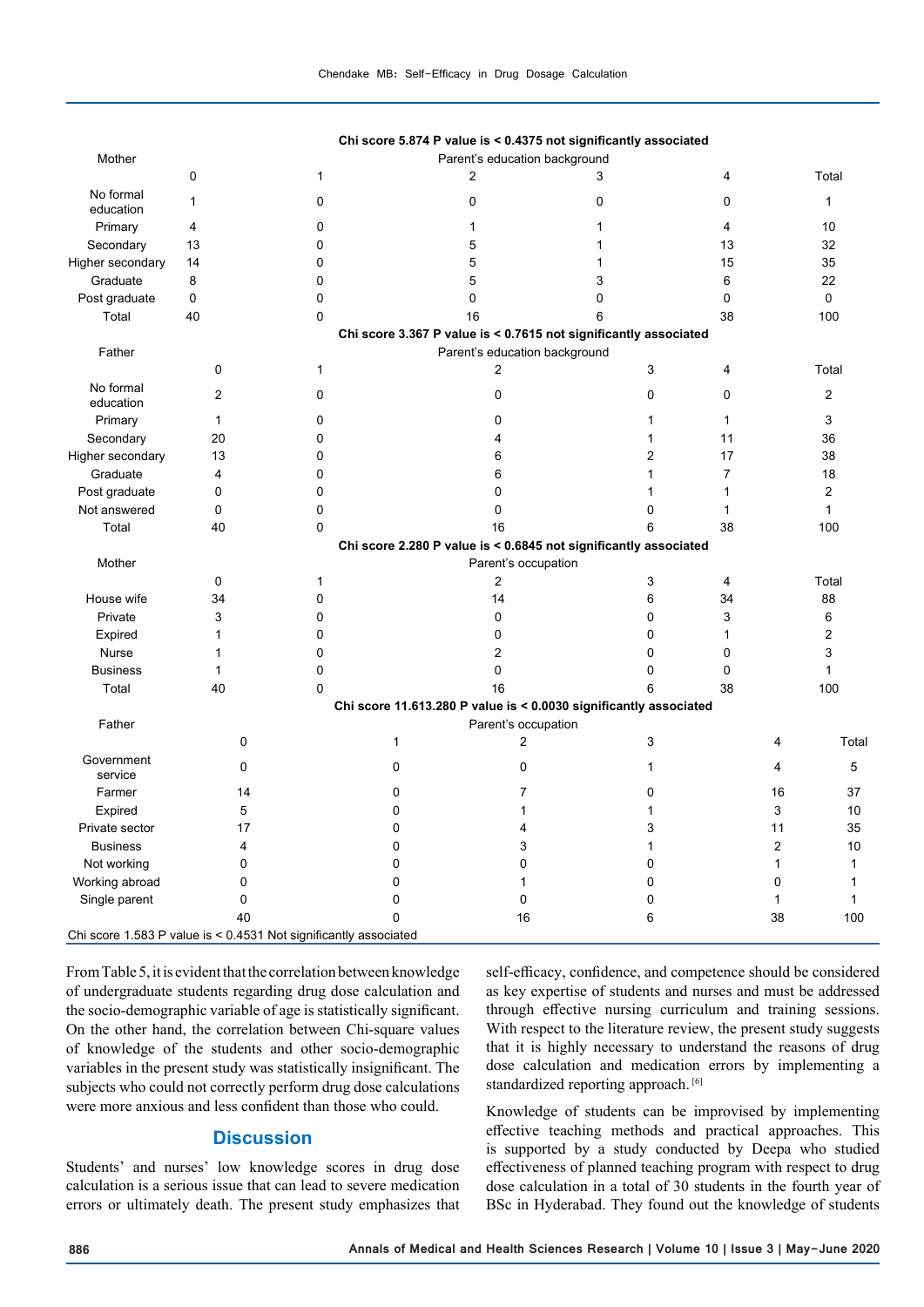regarding drug dose calculation was inadequate. [7] Another study established that nursing knowledge should be reviewed to increase proficiency of drug dose calculation and better pharmacological knowledge. [8] This implies that students' knowledge and self-efficacy in drug dose calculation should be improved by constructive teaching methods.

Özyazıcıoğlu et al. conducted a study to evaluate knowledge of 148 students in the third year of BSc regarding pediatric dose calculation; nearly 38% students majorly lacked knowledge of four basic operations of math and could not perform drug dose calculations correctly. [9] The present study implies the necessity of additional math courses, sessions, and exercises by students to obtain better understanding and confidence in drug dose calculation.

Mathematic is an integrated part of drug dose administration; it is often neglected as unimportant. However, administering incorrectly calculated dose to a patient may lead to drastic medical errors. [10] In the United States, such incorrect math calculations affect over 1.3 million people, killing one person on a daily basis. According to a study conducted in 2012, over 65% to 87% of medication errors mainly occur during drug prescription and administration. In nursing, nurses' 40% of time is associated with drug administration, yet nursing students have been reported to be performing poorly in math examinations throughout their course of education. [11]

In a study by Sulosaari et al. various factors associated with competence of nursing students at the commencement and end of their educational course were studied. [5] As reported, the factors of medication errors remarkably correlate with each other; this underlies the need of providing integrated extensive medication education throughout students' undergraduate courses. Medical teaching staff should design and practice productive methods to successfully identify and guide students with math anxiety or other relevant medication difficulties to increase students' self-efficacy in drug dose calculation in order to eliminate lifethreatening errors.

In a quasi-experimental study, researchers studied the complex correlation of math calculations and self-efficacy of a total of 80 nursing students. The study also revealed various difficulties faced by nursing educators striving to stimulate self-efficacy in nursing students. Socio-demographic variables, such as age, sex, math grades in previous standards, and parents' occupation, should be taken into consideration while designing nursing curriculum that promotes self-efficacy, confidence, and competence among students regarding their mathematical abilities.

Our findings suggest that students with high self-efficacy better performed calculations than those with low self-efficacy. As students' anxiety rose, their performance and knowledge scores decreased. [12] These findings are supported by those of another study. Røykenes and Larsen studied knowledge of students and their self-efficacy in terms of math ability in a total of 116 students studying in first year of BSc Nursing. Their results reported a significant positive correlation between the knowledge and self-efficacy. Research shows that nursing students lack mathematical accuracy and problem-solving ability irrespective

of their educational background. Self-efficacy in drug dose calculation is an important factor. It is crucial for students to be confident and competent to have high self-efficacy during calculations for performing to fullest of their potential and proffer optimal medication care to patients. [13]

The present study has several implications. During the final year of education or start of employment, students and/or nurses should be assessed for their self-efficacy in drug dose calculation. They must be provided with means to update their knowledge. Constructive training sessions and hands-on training should be implemented in nursing curriculum for students to spend more time in understanding drug dose calculations, ultimately increasing their confidence and competence and patient safety. Teaching staff and nursing faculty must ideally be proficient in math and drug dose calculations to better mentor students and prepare nurses with better expertise for the future.

However, the present study imposes a limitation. The study included total 100 undergraduate students, which is a considerably small sample size. Thus, the study findings cannot be generalized. Further research using larger sample size will help validate the findings.

## **Conclusion**

Nursing students are often less confident and competent in math and face difficulties in drug dose calculations. To improve their self-efficacy, more emphasis should be given on productive practice sessions. Curriculum for nursing students should be redesigned to focus on and enhance students' math abilities. It is necessary to find different educational methods to overcome this issue, indicating a great need of interventional research on large scale.

## **Competing Interests**

The authors declare that they have no competing interests.

## **References**

- 1. Self-efficacy. Wikipedia. 2019. Accessed: January 31, 2020: https:// en.wikipedia.org/wiki/Self-efficacy
- 2. Veldman KT. A quasi-experimental study measuring the effect of dimensional analysis on undergraduate nurses' level of self-efficacy in medication calculations. Doctoral Dissertation, Lethbridge, Alta: University of Lethbridge, Faculty of Health Sciences, Alta. 2016.
- 3. Wright K. Do calculation errors by nurses cause medication errors in clinical practice? A literature review. Nurse Educ Today. 2010;30:85-97.
- 4. Blais K, Bath JB. Drug calculation errors of baccalaureate nursing students. Nurse Educ. 1992;17:12-15.
- 5. Sulosaari V, Huupponen R, Hupli M, Puukka P, Torniainen K, Leino-Kilpi H. Factors associated with nursing students' medication competence at the beginning and end of their education. BMC Med Educ. 2015;15:223.
- 6. Michaels AD, Spinler SA, Leeper B, Ohman EM, Alexander KP, Newby LK, et al. Medication errors in acute cardiovascular and stroke patients: a scientific statement from the American Heart Association. Circulation. 2010;121:1664-1682.
- 7. Prince D. A study to assess the effectiveness of planned teaching programme on pediatric drug dose calculation among fourth year B.Sc nursing students in a selected nursing colleges in Hyderabad. IOSR J Pharm Biol Sci. 2015;10:10-13.
- 8. Sultana N. An evaluation of drug dosage calculation knowledge and